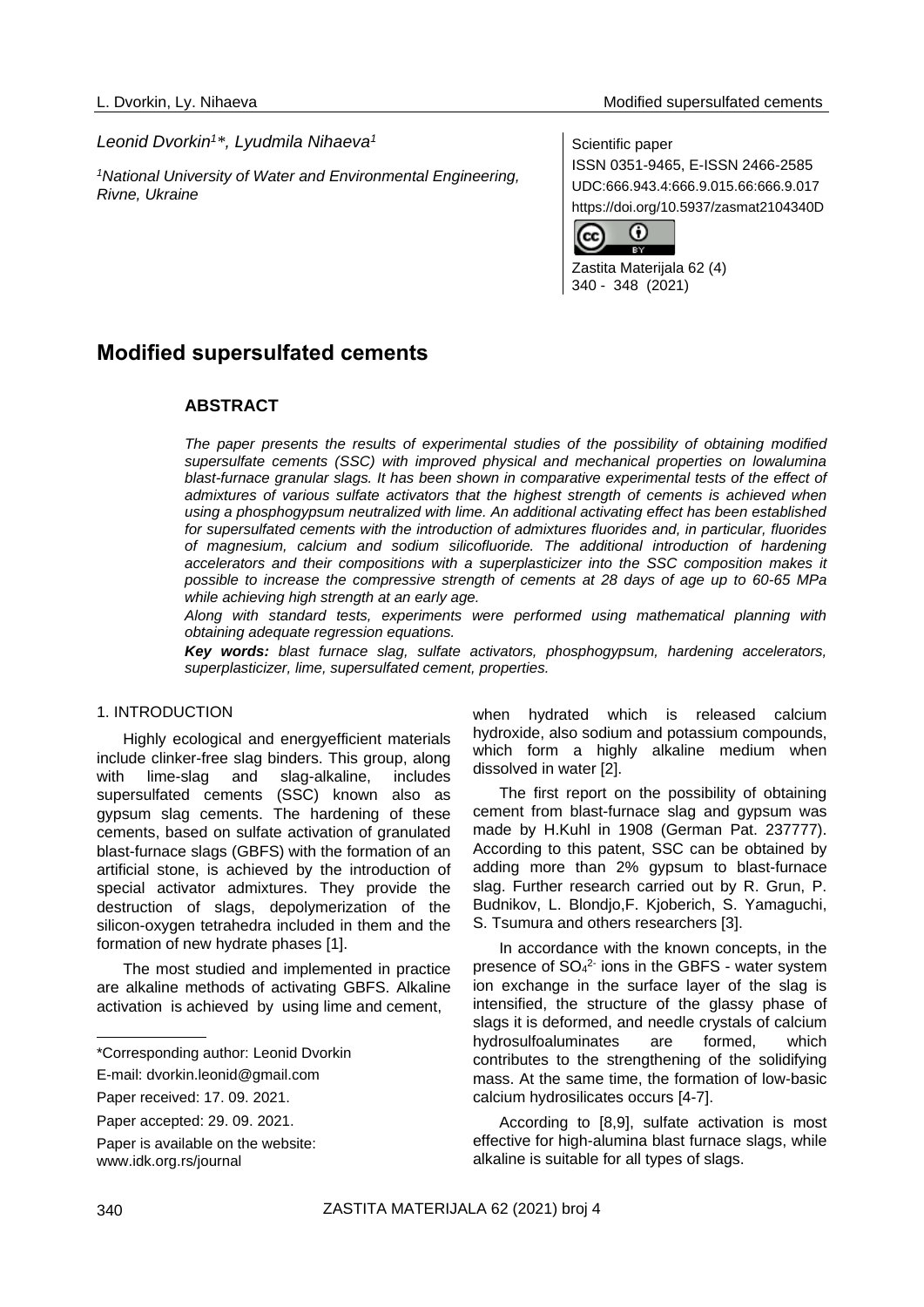When studying the effect of various admixtures on the properties of SSC, it was found that various modifications of calcium sulfate  $(CaSO<sub>4</sub> \times 2H<sub>2</sub>O)$ .  $CaSO<sub>4</sub>$  x  $0.5H<sub>2</sub>O$ , insoluble or soluble anhydrite, phosphogypsum, etc.) can be used as activators of hydration processes, in the presence of a small amount alkalis or substances that release them (Portland cement clinker, burnt dolomite, lime) [10.11].

The advantages of SSC, along with their low energy consumption and environmental attractiveness, are their increased resistance in sea, sulfate and soft water, relatively low heat generation, which is important for massive concrete. At the same time, SSC made using traditional technology are characterized by delayed hardening and relatively low strength.

The statement that for supersulfated cements it is necessary to use high-alumina blast-furnace granulated slag with an  $Al_2O_3$  content of 10...20% significantly limits the raw material base and possibilities of their production. Analysis of the known methods of production and use of SSC does not answer the question of the possibility of using various kinds of chemical admixtures – intensifiers, plasticizers and hardening accelerators[12,13].

The purpose of this work was to develop technological parameters for the production of SSC on the most common low-alumina blast-furnace granular slags ( $Al_2O_3$  < 10) with the study of the effect of the type of sulfate activators, as well as to determine the possibility of improving the properties (modification) of these cements with the addition of hardening accelerators and plasticizers.

## 2. EXPERIMENTAL PART

## *Materials*

The studies were carried out using low-alumina granulated blast-furnace slag (GBFS) of the Krivoy Rog metallurgical plant (Ukraine). To study the sulfate activation of GBFS, used phosphogypsum, a by-product of the treatment of apatite concentrate with sulfuric acid in the preparation of orthophosphoric acid. As a result of long-term dump holding (more than 10 years), the content of water-soluble phosphates in the used phosphogypsum waste of the "Azot enterprise" (Rivne, Ukraine) did not exceed 0.15%, the content of fluorides was 0.4%. Phosphogypsum was neutralized with lime dried at 60...80° C. The specific surface area of phosphogypsum for various samples ranged from 260 to 330  $m^2/kg$ . Electron microscopic analysis showed that it is represented by well-formed crystals of dihydrate gypsum with a length of 0.05...0.2 mm.

For comparison, gypsum stone (dihydrated gypsum) and hemihydrated gypsum (plaster of paris) were used as sulfate activators. The chemical composition of the starting components of the SSC is given in Table 1.

|  | Table 1. Chemical composition of slag and sulfate activators |  |
|--|--------------------------------------------------------------|--|
|--|--------------------------------------------------------------|--|

| Type of material | Oxide content, % |                                |                                |       |       |                 |      |                               |        |  |
|------------------|------------------|--------------------------------|--------------------------------|-------|-------|-----------------|------|-------------------------------|--------|--|
|                  | SiO <sub>2</sub> | Al <sub>2</sub> O <sub>3</sub> | Fe <sub>2</sub> O <sub>3</sub> | CaO   | MgO   | SO <sub>3</sub> | MnO  | P <sub>2</sub> O <sub>5</sub> | L.O.I. |  |
| <b>GBFS</b>      | 39.52            | 6.49                           | 0.12                           | 47,13 | 3.10  | 1.74            | 1.15 |                               |        |  |
| Phosphogypsum    | —                | 0.36                           | 0.15                           | 33,45 | 0,003 | 47.21           |      | 0.15                          | 18,51  |  |
| Gypsum stone     | 2.21             | 0.32                           | 0.15                           | 33,32 | 0.21  | 45.52           |      |                               | 19,35  |  |
| Plaster of paris | .85              | 0.42                           | 0.08                           | 39,13 | 0.18  | 53,12           |      |                               | 4,91   |  |

*Tabela 1. Hemijski sastav šljake i sulfatnih aktivatora*

In addition to the indicated gypsum materials, the effectiveness of water-soluble alkali metals sulfates –  $Na<sub>2</sub>SO<sub>4</sub>$  and  $K<sub>2</sub>SO<sub>4</sub>$  as activators of GBFS was tested.

The possibility of modifying the properties of SSC was determined using also the addition of various hardening accelerators and plasticizers.

## *Manufacturing and testing of the SSC*

Joint grinding of cement components was carried out in a laboratory ball mill to a specific surface  $510...530$  m<sup>2</sup>/kg. In addition to the sulfate activators, lime was introduced during grinding at of 1.5% in terms of CaO.

To determine the strength parameters of the cement were used samples of 40x40x160 mm composition SSC: sand  $= 1:3$ . Along with the strength, the normal consistence and setting times of SSC were also determined. SSC tests are carried out in accordance with European norms EN 196-1: 2019 Cement test methods.

The combined effect of admixtures on the strength of cements s was studied using mathematical planning of experiments [14] with subsequent analysis of the obtained adequate regression equations.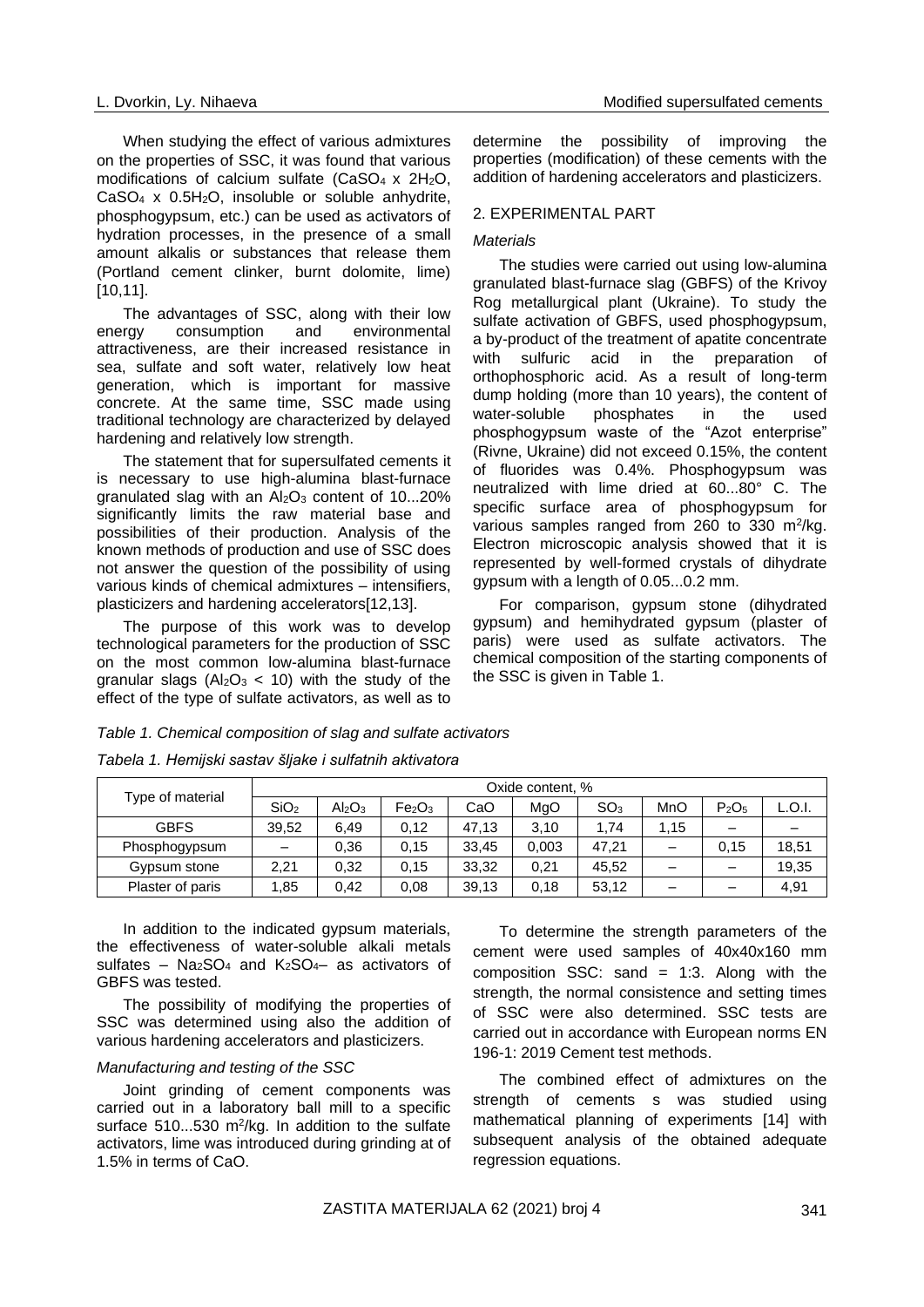#### 3. RESULTS AND DISCUSSION

The comparative effect of various activators on the strength of the SSC is given in table.2. On the basis of preliminary experiments and stoichiometric calculations, from the condition of formation of hydrosulfoaluminates during SSC hardening, their content in the investigated compositions was taken to be 10% of the SSC mass.

Table 2. Influence of sulfate activators on the strength of SSC

*Tabela 2. Uticaj sulfatnih aktivatora na jačinu SSC*

|                                 |       | Flexural strength, MPa | Compressive strength, MPa |        |  |  |  |
|---------------------------------|-------|------------------------|---------------------------|--------|--|--|--|
| Activator type                  | 7 dav | 28 day                 | 7 dav                     | 28 day |  |  |  |
| Gypsum stone                    | 6,3   | 9,9                    | 21,6                      | 28,7   |  |  |  |
| Phosphogypsum                   |       | 10,7                   | 23,1                      | 38,6   |  |  |  |
| Plaster of paris                | 27    | 6,4                    | 12.6                      | 19.8   |  |  |  |
| Na <sub>2</sub> SO <sub>4</sub> |       | 5,8                    | 8,8                       | 13,2   |  |  |  |
| $K2$ SO <sub>4</sub>            | 4.3   | 5,8                    | 9.4                       | 14.6   |  |  |  |

The data obtained indicate the greatest activating effect of phosphogypsum, which can be explained by its high reaction surface. The strength of SSC with the use of hemihydrated gupsum (plaster of paris) is almost in two times lower. Sulfates of alkali metals in terms of the magnitude of the activating effect turned out to be the least effective.

At the next stage of the research, the effect of fluoride salt admixtures on the strength of the SSC was determined.

In accordance with the known concepts, the Fion performs an activating effect in three directions [5]:

- activates breaking of SiO O bonds;
- replaces the OH group on the surface of the particles with F**-** ;
- strengthens bonds during the formation of complexes Ca(OH)<sup>2</sup> and Si(OH)2, strongly deforms the water molecule, promotes its dissociation and the formation of active ions H<sup>+</sup> and OH<sup>-</sup>.

The experiments were carried out using SSC obtained with phosphogypsum activator.

The results of studies of the activation of supersulfated cements with fluoride admixtures are presented in table 3.

*Table 3. Influence of fluoride admixtures on the strength of SSC*

| abela 3. Uticaj primesa fluorida na jačinu SSC |              |       |                        |                           |        |         |  |
|------------------------------------------------|--------------|-------|------------------------|---------------------------|--------|---------|--|
| Admixtures                                     | Water-cement |       | Flexural strength, MPa | Compressive strength, MPa |        |         |  |
| View                                           | Content,%    | ratio |                        |                           |        |         |  |
|                                                |              |       | 7 days                 | 28 days                   | 7 days | 28 days |  |
| Without admixtures<br>(control)                |              | 0,4   | 9,3                    | 10,4                      | 29,5   | 36,4    |  |
| NaF                                            | 1,0          | 0,4   | 7,8                    | 9,1                       | 34,6   | 48,3    |  |
| NaF                                            | 2,0          | 0,4   | 8,4                    | 9,9                       | 35,2   | 49,2    |  |
| MqF <sub>2</sub>                               | 1,0          | 0,4   | 8,5                    | 10,8                      | 37,3   | 51,2    |  |
| MgF <sub>2</sub>                               | 2,0          | 0,4   | 9,2                    | 11,8                      | 37,9   | 52,3    |  |
| CaF <sub>2</sub>                               | 1,0          | 0,4   | 9,1                    | 10,1                      | 38,5   | 52,3    |  |
| CaF <sub>2</sub>                               | 2,0          | 0,4   | 10,2                   | 10,5                      | 38,1   | 53,4    |  |
| Na <sub>2</sub> SiF <sub>6</sub>               | 1,0          | 0,4   | 9,2                    | 12,5                      | 37,9   | 55,7    |  |

*Tabela 3. Uticaj primesa fluorida na jačinu SSC*

According to the data obtained, the use of NaF admixtures contribute to an increase in strength by 35...40%, and the addition of  $MqF_2$  and  $CaF_2$  made it possible to increase the strength by 42...45%. There is a certain increase in the strength of supersulfated cements with an increase in the molecular mass of the fluoride salt in the row:

## *NаF < MgF<sup>2</sup> < CaF<sup>2</sup> < Na2SiF<sup>6</sup>*

An increase in the consumption of each of the admixtures from 1% to 2% does not entail a significant increase in strength; therefore, the consumption of an admixtures in an amount of 1% is sufficient (Fig. 1).

Na2SiF<sup>6</sup> 2,0 0,4 10,2 11,7 39,2 57,2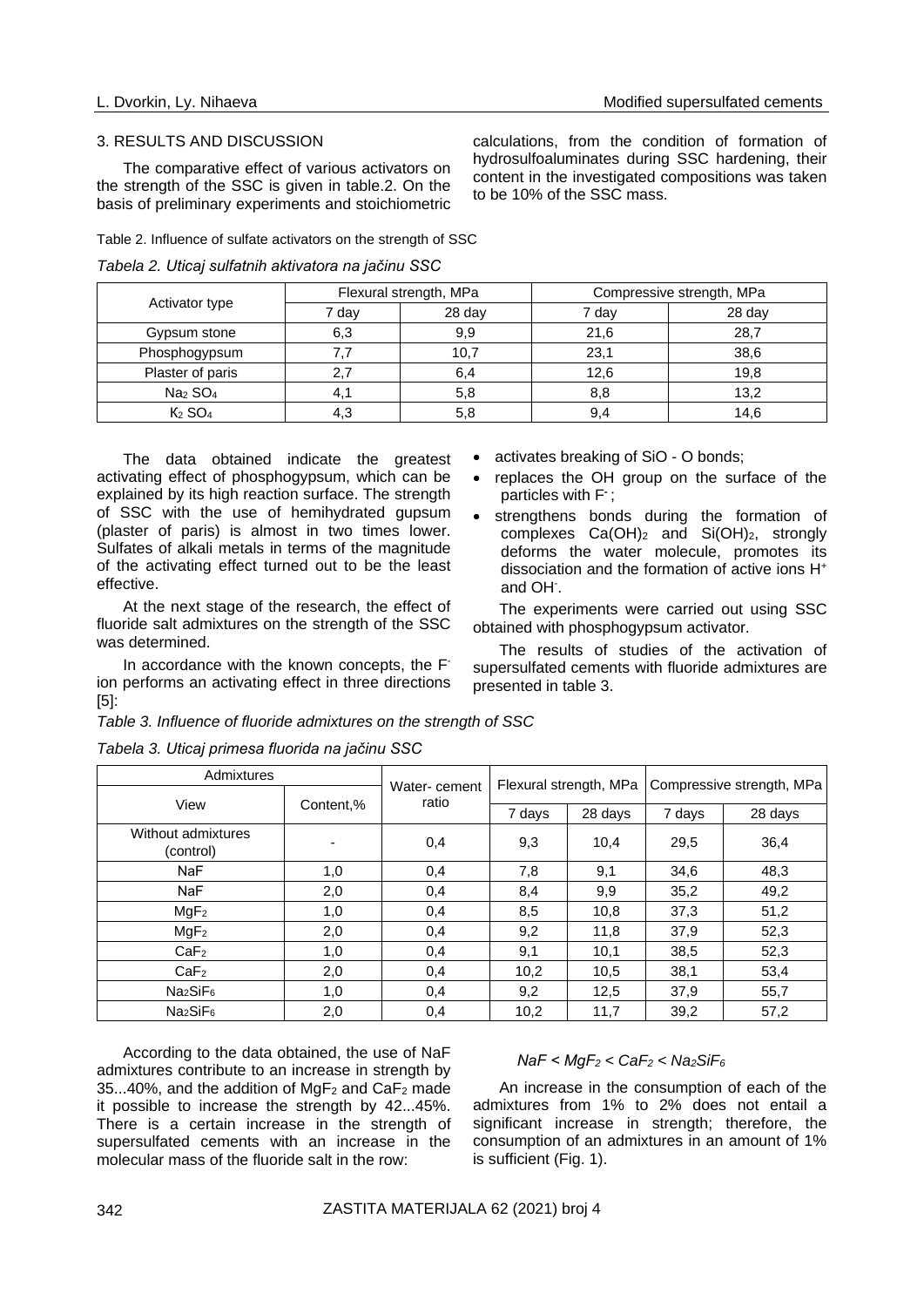

*Figure 1. Influence of fluorides on the compressive strength of supersulfated cements Slika 1. Uticaj fluorida na čvrstoću na pritisak supersulfatnih cementa*

The strength of SSC with the addition of Na2SiF<sup>6</sup> increased by almost 60% (Table 3) compared with the strength of the control composition. The stronger effect of  $Na<sub>2</sub>SiF<sub>6</sub>$  on the strength of SSC, compared with the addition of NaF,  $MgF_2$  and  $CaF_2$ , can be explained by the appearance of significant amounts of gel Si(OH)<sup>4</sup> during hydrolysis of  $Na<sub>2</sub>SiF<sub>6</sub>$  in water according to the reaction:

*Na2SiF<sup>6</sup> + 4Н2О = Si(ОН)<sup>4</sup> + 2NaF + 4НF*

| Admixture                             | Water-                |              | Flexural strength, MPa |      | Compressive strength, MPa |      |       |        |
|---------------------------------------|-----------------------|--------------|------------------------|------|---------------------------|------|-------|--------|
| Type of additive                      | Content,%             | cement ratio | 3 day                  | 7day | 28 day                    | 3day | 7 day | 28 day |
| Without admixture (control)           |                       | 0,4          | 2,1                    | 9,3  | 10,4                      | 4,4  | 29,5  | 36,4   |
| $Na2S2O3$                             | 1                     | 0,4          | 4,6                    | 9,9  | 10,9                      | 11,9 | 23,5  | 39,8   |
| $Na2S2O3$                             | 2                     | 0,4          | 6,1                    | 9,9  | 11,2                      | 15,9 | 23,6  | 42,6   |
| Relaxol-Temp                          | 1                     | 0,4          | 8,5                    | 10,8 | 9,9                       | 24,3 | 36,7  | 51,2   |
| Relaxol-Temp                          | $\overline{2}$        | 0,4          | 9,7                    | 10,4 | 10,2                      | 30,1 | 38,2  | 54,3   |
| Ca(NO <sub>3</sub> ) <sub>2</sub>     | 2                     | 0,4          | 5,4                    | 8,8  | 9,1                       | 19,2 | 31,5  | 44,1   |
| Ca(NO <sub>3</sub> ) <sub>2</sub>     | 3                     | 0,4          | 7,2                    | 9,4  | 9,9                       | 23,3 | 32,1  | 45,2   |
| CaCl <sub>2</sub>                     | 2                     | 0,4          | 7,9                    | 10,8 | 11,3                      | 22,1 | 40,9  | 51,4   |
| CaCl <sub>2</sub>                     | 3                     | 0,4          | 8,2                    | 10,3 | 11,4                      | 24,7 | 36,8  | 61,8   |
| Melflux-2561<br>$+ Ca(NO3)2$          | 0,4<br>$\overline{2}$ | 0,3          | 6,7                    | 11,7 | 12,8                      | 29,8 | 40,1  | 57,3   |
| Melflux-2561<br>$+$ CaCl <sub>2</sub> | 0,4<br>2              | 0,3          | 9,9                    | 13,4 | 14,3                      | 33,1 | 43,1  | 66,4   |

*Table 4. Effect of hardening accelerators on strength supersulfated cements Tabela 4. Uticaj akceleratora očvršćavanja na čvrstoću supersulfatnih cementa*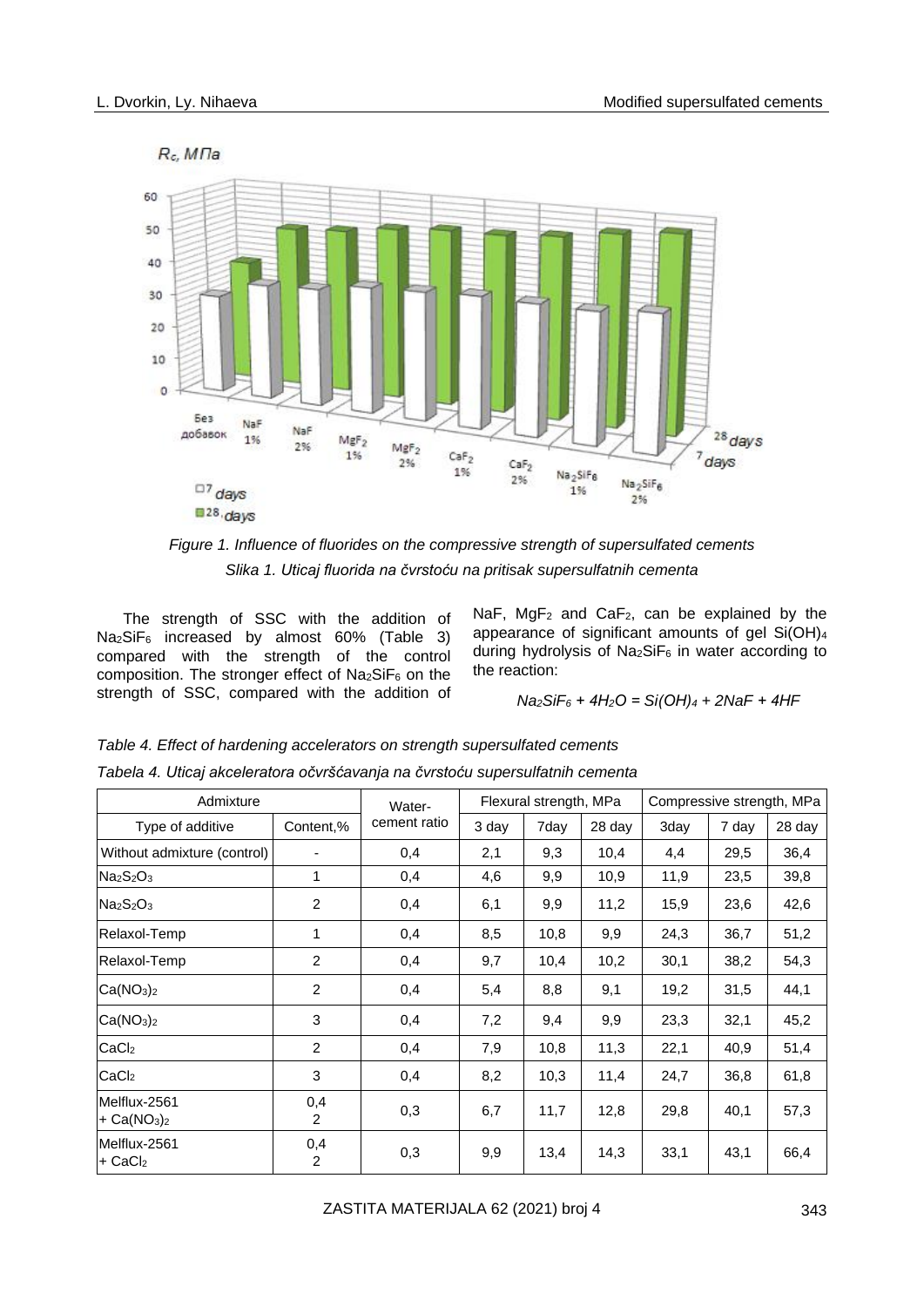The resulting gel actively interacts with cement and lime to form low-base hydrosilicates. Hydrofluoric acid HF is readily soluble in water (the concentration of aqueous solutions reaches more than 50%) and interacts more actively with slag particles.

Along with the addition of fluorides, it was of interest to trace the effect on the strength of other admixtures known as hardening accelerators, as well as superplasticizers. Calcium chloride and nitrate, as well as sodium thiosulfate ( $Na<sub>2</sub>S<sub>2</sub>O<sub>3</sub>$ ), were introduced in the amount of 1...3% as accelerators of hardening. Polycarboxylate superplasticizer Melflux - 2561 served as a plasticizing admixture. The test results are shown in table 4.

The Relaxol-Temp hardening accelerator is a mixture of sodium thiosulfate and sodium rhodanide ( $Na<sub>2</sub>S<sub>2</sub>O<sub>3</sub>$  and NaSCH). Samples of SSC with this admixture in an amount of 1...2% (Table 4) gain strength on average 1.5 times faster than without a admixtures. At the same time, for SSC with the addition of only  $Na<sub>2</sub>S<sub>2</sub>O<sub>3</sub>$ , an increase in strength by 1.2...1.3 times was noted compared to the control composition. An increase in the content of admixtures within 1...2% gives a relatively small effect.

The hardening accelerator  $Ca(NO<sub>3</sub>)<sub>2</sub>$  in an amount of 2...3% of the cement mass made it possible to achieve a certain increase in strength – 1.2...1.25 times compared with the control composition, which is significantly less than when using such sulfur-containing soluble admixtures like NaSCH and Relaxol as well as CaCl<sub>2</sub>.

The introduction of  $2\%$  CaCl<sub>2</sub> into the composition of SSC, even at  $W/C = 0.40$ , made it possible to increase the strength of the cement above 51 MPa at the age of 28 days. With an increase in  $CaCl<sub>2</sub>$  consumption up to 3%, the strength increased to values of more than 61 MPa. With joint action of CaCl<sub>2</sub> (2%) and Melflux-2561 additives at W/C = 0.35, the strength reached a value of more than 66 MPa. The complex use of  $Ca(NO<sub>3</sub>)<sub>2</sub>$  and Melflux-2561 admixtures at W/C = 0.35 gave a slightly smaller effect (55 MPa).

All of the above admixtures also affect the strength of SSC at the age of 3...7 days. Samples of the control composition (without admixtures) for the first three days of hardening gain a relatively low strength – 4 MPa, while during the first day the strength is insufficient even for stripping the samples. The use of the admixture of  $Na<sub>2</sub>S<sub>2</sub>O<sub>3</sub>$  also does not allow stripping after the 1st day of hardening, but already on the 3rd and 7th days there is a noticeable significant acceleration of the hardening of SSC (Table 4). Relaxol-Temp, Ca(NO3)2, CaCl<sup>2</sup> additives as well as composite admixtures Melflux-2561 +  $Ca(NO<sub>3</sub>)<sub>2</sub>$  and Melflux- $2561$  + CaCl<sub>2</sub> make it possible to achieve the stripping strength of specimens already after a day of hardening, and already on the 7th day the strength of SSC with these admixtures exceeds 30 MPa.

| Technological factors       |            | <b>Variation levels</b> | Variation interval |      |     |
|-----------------------------|------------|-------------------------|--------------------|------|-----|
| Natural view                | Coded view | -1                      |                    | $+1$ |     |
| Lime content (on CaO), %    | x1         | 1,0                     | 2,0                | 3,0  | 1.0 |
| Supplement content CaCl2, % | х2         |                         | 1,0                | 2,0  | 1.0 |
| Supplement content CaF2, %  | x3         |                         | 1.0                | 2,0  | 1,0 |

## *Table 5. Experiment planning conditions Tabela 5. Uslovi planiranja eksperimenta*

The combined effect of the addition of the hardening accelerator CaCl<sub>2</sub> and the activator CaF<sub>2</sub> was investigated by performing algorithmic experiments in accordance with the standard plan B<sub>3</sub> [14]. The conditions for planning the experiment, the matrix and the research results are given in table 5 and 6. On the basis of experimental data,

the regression equations for the flexural and compressive strength of SSC at the age of 28 days were obtained. The values of water- cement ratio (W/C) in the experiments were determined from the condition of providing a standard spreading of the mortar cone.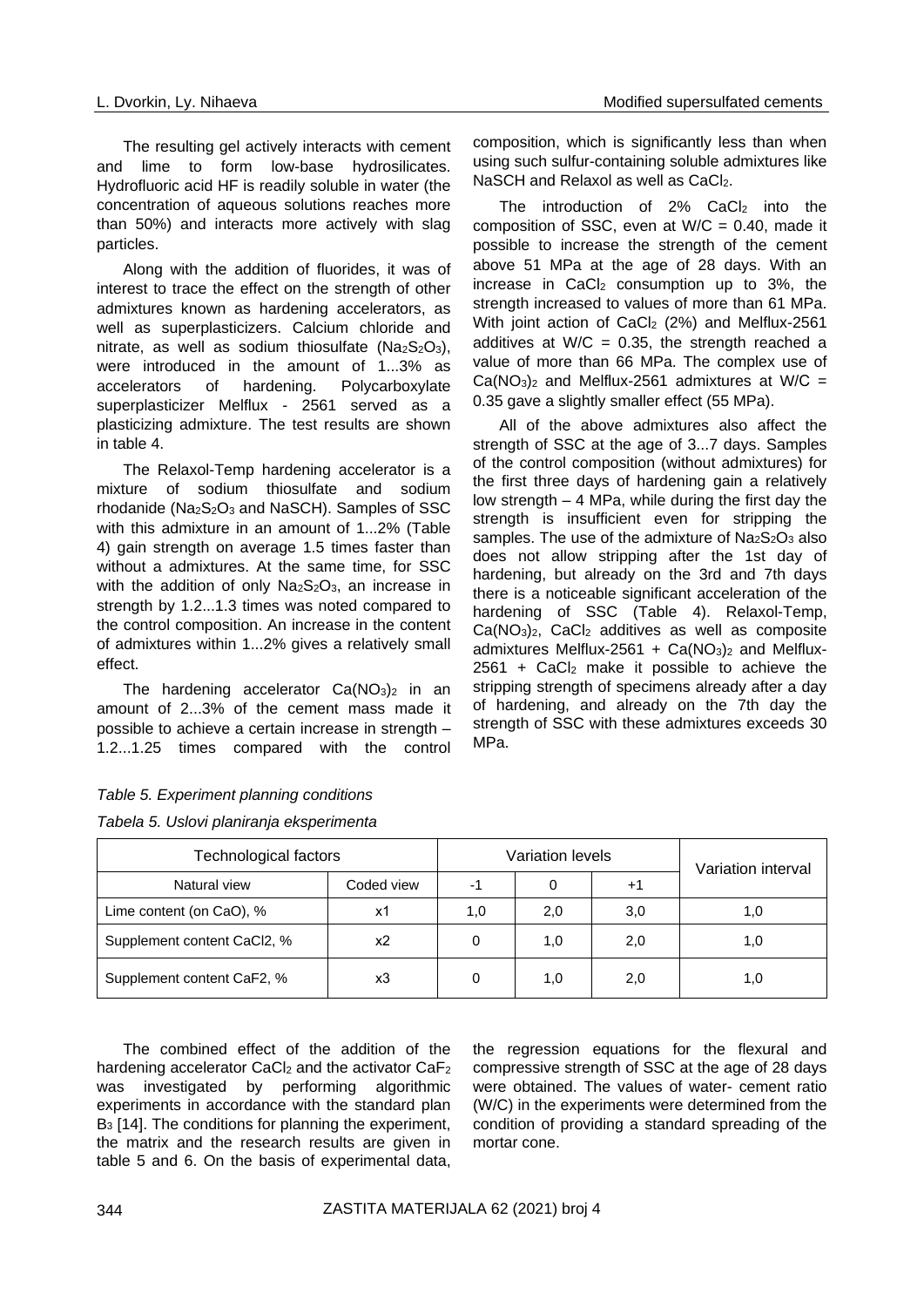## *Table 6. Planning matrix and research results*

|                  | Factor coded values |       | Ultimate of flexural $(R_b)$ and compressive $(R_c)$ strength, MPa |         |  |  |  |
|------------------|---------------------|-------|--------------------------------------------------------------------|---------|--|--|--|
| $X_1$            | $x_2$               | $X_3$ | R <sub>b</sub>                                                     | $R_{c}$ |  |  |  |
| $+1$             | ÷1                  | $+1$  | 11,5                                                               | 59,4    |  |  |  |
| $^{\mathrm{+1}}$ | ÷'                  |       | 8,5                                                                | 39,6    |  |  |  |
| $+1$             | -1                  | $+1$  | 8,9                                                                | 40,6    |  |  |  |
| Ŧ1               | -1                  |       | 7,5                                                                | 26,4    |  |  |  |
|                  |                     |       | 9,6                                                                | 43,3    |  |  |  |

#### *Tabela 6. Matrica planiranja i rezultati istraživanja*

|  | Table 7. Regression equations for the strength of a SSC with the addition of a hardening accelerator |  |  |  |  |  |  |  |  |
|--|------------------------------------------------------------------------------------------------------|--|--|--|--|--|--|--|--|
|  | $CaCl2$ and an activator CaF <sub>2</sub>                                                            |  |  |  |  |  |  |  |  |

-1 | -1 | -1 | 7,7 | 28,6 -1 | -1 | +1 | 7,8 | 29,2 -1 | -1 | -1 | 7,5 | 20,2 +1 0 0 9,9 50,2 -1 | 0 | 0 | 8,9 | 39,0 0 +1 0 10,0 51,1 0 -1 0 8,6 37,6 0 0 0 +1 1 10,1 51,0  $0$  0 -1 8,5 0 36,6 0 0 0 9,7 a8,4 0 0 0 9,7 a8,4 0 0 0 9,7 a8,4

*Tabela 7. Regresione jednačine za čvrstoću SSC sa dodatkom akceleratora očvršćavanja CaCl<sup>2</sup> i aktivatora CaF<sup>2</sup>*

| Initial parameters                                 | Regression equations                                                                                            |  |
|----------------------------------------------------|-----------------------------------------------------------------------------------------------------------------|--|
| Flexural strength at age, 28 days, MPa             | $R_h^{\text{28\text{day}}}$ = 9,7 + 0,5 $x_1$ + 0,7 $x_2$ + 0,8 $x_3$ – 0,3 $x_1^2$ – 0,4 $x_2^2$ – 0,4 $x_3^2$ |  |
| Compressive strength at the age of 28 days,<br>MPa | $R_c^{28\text{day}} = 48,4+5,6x_1+6,8x_2+7,2x_3-3,8x_1^2-4,1x_2^2-4,6x_3^2$ (2)                                 |  |

Analysis of the obtained regression equations (Table 7) and graphical dependencies (Fig.2 and 3) indicates that all three factors have a positive effect on the strength of supersulfated cements, that is, with an increase in their values, its strength increases, and by influence on strength, they can be arranged in the following row:  $X_3 > X_2 > X_1$ .

The influence of factors on strength is more pronounced precisely in the case of compressive

strength; flexural strength changes relatively little. Graphical dependencies have an expressive parabolic character. The effect of activating slags by fluorides, which consists in activating the surface of its particles and thus increasing their reactivity, gives a more pronounced effect than the effect of increasing the concentration of  $Ca<sub>2</sub><sup>+</sup>$  ions when using calcium chloride.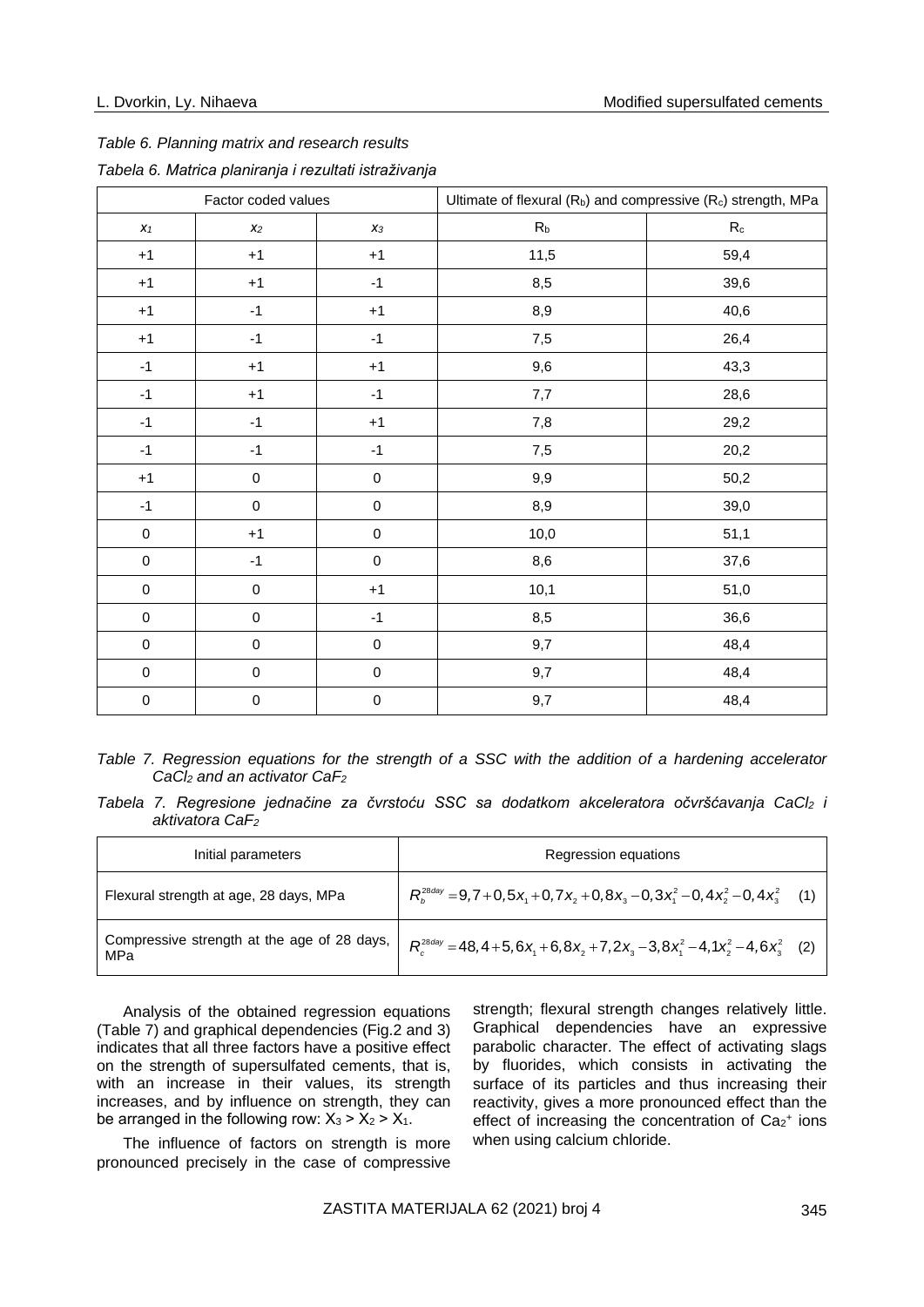

*Figure 2. Dependences of the strength of SSC on the consumption of CaCl<sup>2</sup> (x2) and lime (x1), the content of the CaF*<sup>2</sup> *additive = 1% (* $x_3 = 0$ *)* 

*Slika 2. Zavisnosti jačine SSC od potrošnje CaCl<sup>2</sup> (x2) i kreča (x1), sadržaj aditiva CaF<sup>2</sup> = 1% (x<sup>3</sup> = 0)*



*Figure 3. Dependences of the strength of SSC of CaF<sup>2</sup> (x3) and CaCl<sup>2</sup> (x2) additives consumption, lime content 1% (x<sup>3</sup> = 0)*

*Slika 3. Zavisnosti jačine SSC od potrošnje aditiva CaF<sup>2</sup> (x3) i CaCl<sup>2</sup> (x2), sadržaj kreča 1% (x<sup>3</sup> = 0)*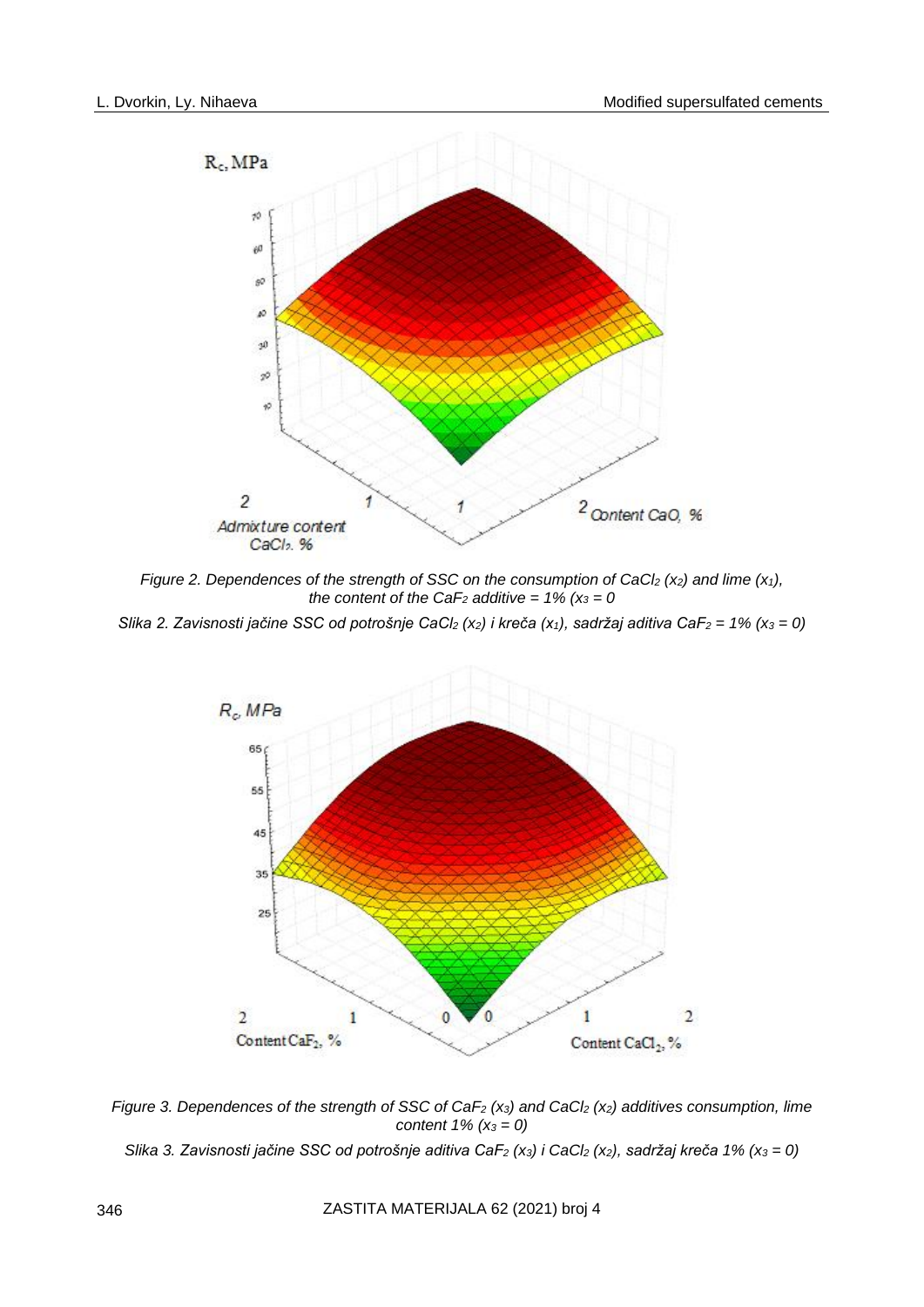Varying the lime content within 1...3% have the least effect on the change in the strength of SSC. According to [15], the amount of lime within 1% is already sufficient for the SSC on the basic blast furnace slag. According to our data, the optimal lime content (in terms of CaO) for used granulated blast furnace slag is 1.5%. The maximum strength of supersulfated cements of this composition, according to the obtained dependences, reaches 60 MPa.

## 4. CONCLUSIONS

1. For the studied supersulfated cements from the tested sulfate activators, the best results were obtained using phosphogypsum.

 The use of phosphogypsum as an activator allows, in comparison with gypsum stone and plaster of paris, to increase the compressive strength SSC in 7 days by 1.1-1.8 times; 28 days - 1.3-1.9 times. The activating effect of phosphogypsum is even more manifested in comparison with sodium and potassium sulfates.

- 2. An additional effect of activation of supersulfate cements is observed with the introduction of fluoride admixtures, of which the greatest increase in strength is provided by magnesium and calcium fluorides, as well as sodium silicofluoride.
- 3. The strength of supersulfate cements, including in the early dates, along with phosphate admixtures, can be significantly increased by the introduction of salts of hardening accelerators and superplasticizers.

 At 28 days of age, the strength of SSC with the addition of hardening accelerators and their composition with a superplasticizer allows increasing the strength of cement by 1.5-2 times and lead to value it to 61-66 MPa.

4. A distinctive feature of the obtained results presented in the article is the established possibility of a significant improvement in the properties of supersulfate cements based on lowalumina blast-furnace granular slags with the introduction of a complex of effective sulfate and fluoride activators, admixtures of salts of hardening accelerators and superplasticizers.

#### 5. REFERENCES

- [1] F.Locher (2006) Cement. Principles of production and use, Verlag Bau+Technic, Dusseldorf.
- [2] L.Dvorkin, O.Dvorkin (2011) Building mineral binders, Infra - Engineering, Moscow.
- [3] H.Schwiete, U.Ludwig, P.Otto (1971) Investigations on super sulfated slag cements, West-dentscher Verl, Opladen.
- [4] Q.Wu, Q.Xue, Z.Yu (2021) Research status of supersulfated cement, Journal of Cleaner Production, 294, 126-128.
- [5] S.Stark (1999) Modern concrete materials: binders, addition and admixtures, Edh. Thomas Telford LTD. London.
- [6] S.Bijen, E.Niel (1981) Supersulfated cement from blastfurnac slag and chemical gypsum available in the Netherlandes and neighbouring countries, Cem. Conc. Res, 11(3), 307-322.
- [7] D.Gazdic (2013) Slag-Sulphate Binder, Preparation, Advanced Material Research, 818, 68-71.
- [8] A.Volzhensky, M.Burov, V.Colokolnicov (1973) Mineral binders (Technology and properties), Stroyizdat, S-Peterburg.
- [9] L.Svatovskya, M.Sychev (1983) Activated hardening of cements, S-Peterburg.
- [10] V.Melhotra, A.Sai, P.Kapur (1982) Plaster of Paris activated sulfated slag cement, Cement and Concrete Research, 12 (4), 465-471.
- [11] E.Erdem, H.Olmez (1993) The mechanical properties of Supersulfated cement containing phosphogypsum, Cem. Concr. Res., 23, 115-121.
- [12] S.Reinsdorf (1962) Properties and utilization of supersulfated slag cement, Bauplan-Bautechn, 16(5), 230-234.
- [13] H.Nquen, T.Chang, J.Shin, C.Chen (2016) Formulating for innovative Self-Compacting Concrete with Low Energy Super Sulfated Cement used for Sustainability Development, Journal of Material Science and Chemical Engineering. 4(7), 22-28.
- [14] L.Dvorkin, O.Dvorkin, Y. Ribakov (2012) Mathematical Experiments in Concrete Technology, Nova Science Publishers, New York.
- [15] A.Pashenko, P.Serbin, O.Starchevskya (1995) Binders substances, High School, Kiev.